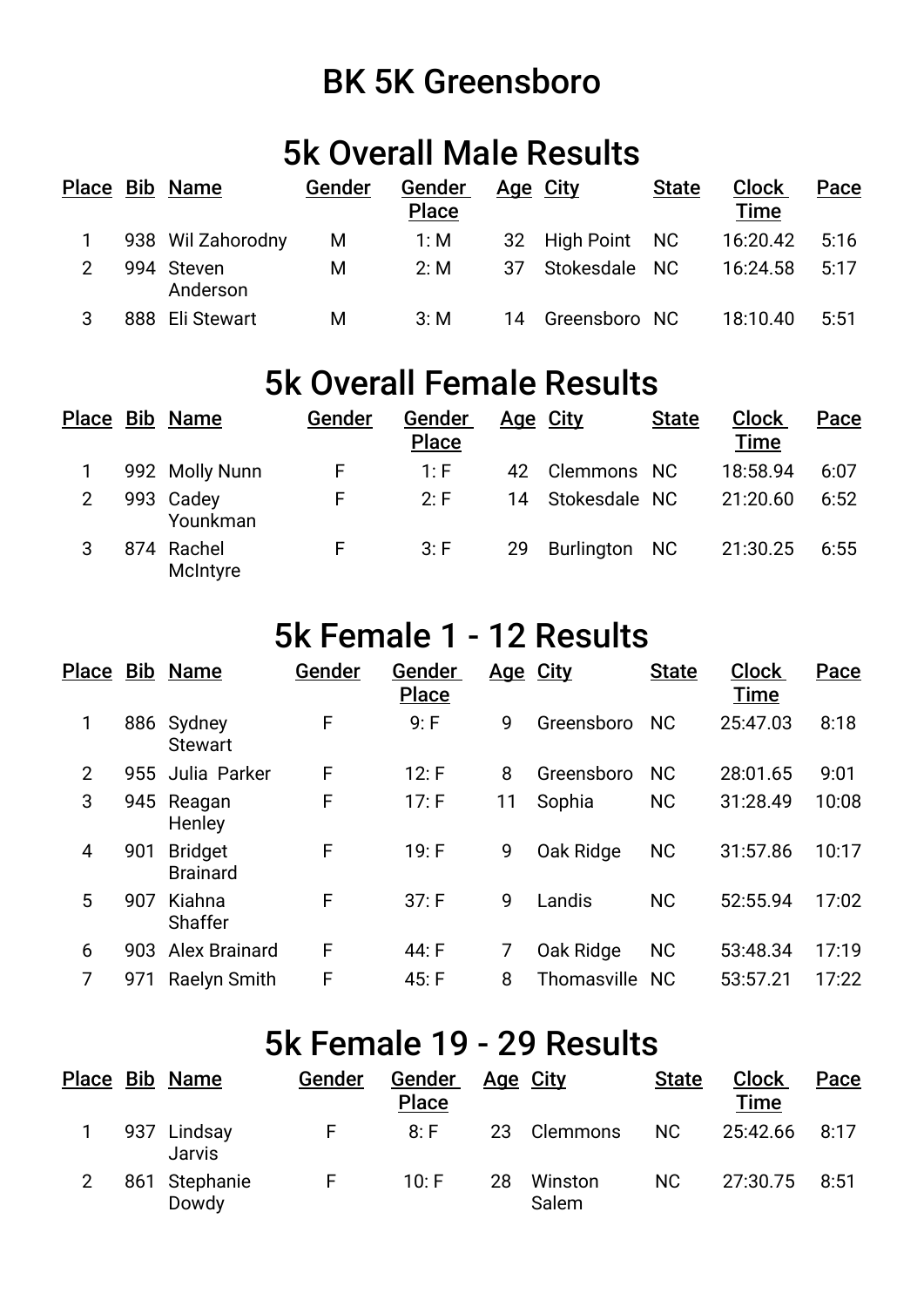|   |     | Place Bib Name          | Gender | Gender<br><b>Place</b> |    | <u>Age City</u>   | <b>State</b> | <b>Clock</b><br><b>Time</b> | Pace  |
|---|-----|-------------------------|--------|------------------------|----|-------------------|--------------|-----------------------------|-------|
| 3 |     | 949 Katie<br>Pakenham   | F      | 14: F                  | 21 | <b>High Point</b> | <b>NC</b>    | 28:37.01                    | 9:13  |
| 4 | 881 | <b>Emily Ennis</b>      | F      | 16: F                  | 26 | Greensboro        | <b>NC</b>    | 30:32.33                    | 9:50  |
| 5 |     | 899 Emily Self          | F      | 43: F                  | 29 | Trinity           | <b>NC</b>    | 53:42.84                    | 17:17 |
| 6 | 928 | <b>Bethany Som</b>      | F      | 48: F                  | 23 | Greensboro        | <b>NC</b>    | 56:25.59                    | 18:10 |
|   | 891 | William<br><b>Brown</b> | F      | 49: F                  | 27 | Greensboro        | <b>NC</b>    | 57:36.78                    | 18:33 |

#### 5k Female 30 - 34 Results

|   | Place Bib Name              | Gender | Gender<br><b>Place</b> | <u>Age City</u> |                   | <b>State</b> | <b>Clock</b><br>Time | Pace |
|---|-----------------------------|--------|------------------------|-----------------|-------------------|--------------|----------------------|------|
|   | 953 Jamie<br><b>Shields</b> | F.     | 7: F                   |                 | 31 High Point     | NC.          | 24:18.99             | 7:50 |
| 2 | 973 Sarah<br>Smith          | E.     | 50: F                  |                 | 30 THOMASVILLE NC |              | 1:08:14.19 21:58     |      |

# 5k Female 35 - 39 Results

| Place          |     | <b>Bib Name</b>               | Gender | Gender<br><b>Place</b> | <u>Age City</u> |                   | <b>State</b> | <b>Clock</b><br><b>Time</b> | Pace  |
|----------------|-----|-------------------------------|--------|------------------------|-----------------|-------------------|--------------|-----------------------------|-------|
| 1              |     | 904 Victoria Meeks            | F      | 4: F                   | 35              | Greensboro NC     |              | 21:40.75                    | 6:59  |
| $\overline{2}$ |     | 909 Reba Slivka               | F      | 5: F                   | 37              | Jamestown NC      |              | 23:44.19                    | 7:38  |
| 3              |     | 944 Rachel Henley             | F      | 18: F                  | 37              | Sophia            | <b>NC</b>    | 31:36.27                    | 10:10 |
| 4              |     | 872 Amber Farthing            | F      | 24: F                  | 38              | <b>Bear Creek</b> | <b>NC</b>    | 34:15.06                    | 11:01 |
| 5              |     | 905 Joanna Joanna<br>Castillo | F      | 32: F                  | 36              | Colfax            | <b>NC</b>    | 40:56.36                    | 13:11 |
| 6              | 991 | <b>Kim Mullins</b>            | F      | 38: F                  | 39              | Trinity           | <b>NC</b>    | 52:56.98                    | 17:03 |
| 7              | 984 | <b>Lacey Tompkins</b>         | F      | 39: F                  | 36              | <b>High Point</b> | <b>NC</b>    | 53:00.15                    | 17:04 |
| 8              | 985 | <b>Britney Martin</b>         | F      | 41: F                  | 38              | <b>High Point</b> | <b>NC</b>    | 53:09.30                    | 17:07 |

### 5k Female 40 - 44 Results

| Place          | <b>Bib Name</b>             | Gender | Gender<br><b>Place</b> | <u>Age City</u> |                   | <b>State</b> | <b>Clock</b><br><b>Time</b> | Pace  |
|----------------|-----------------------------|--------|------------------------|-----------------|-------------------|--------------|-----------------------------|-------|
| 1              | 958 Christina Roels         | F      | 11: F                  | 43              | Winston-<br>Salem | <b>NC</b>    | 27:44.99                    | 8:56  |
| $\overline{2}$ | 900 Sara Brainard           | F      | 15: F                  | 44              | Oak Ridge         | <b>NC</b>    | 30:25.20                    | 9:47  |
| 3              | 876 meri amweg              | F      | 20: F                  | 42              | Jamestown         | <b>NC</b>    | 32:55.58                    | 10:36 |
| 4              | 862 Josie Cothran           | F      | 21: F                  | 40              | Jamestown         | <b>NC</b>    | 33:44.12                    | 10:52 |
| 5              | 934 Samantha<br>Zawistowski | F      | 22: F                  | 42              | Greensboro        | <b>NC</b>    | 33:56.94                    | 10:56 |
| 6              | 908 Angela Polzella         | F      | 23: F                  | 43              | Kernersville      | <b>NC</b>    | 34:14.49                    | 11:01 |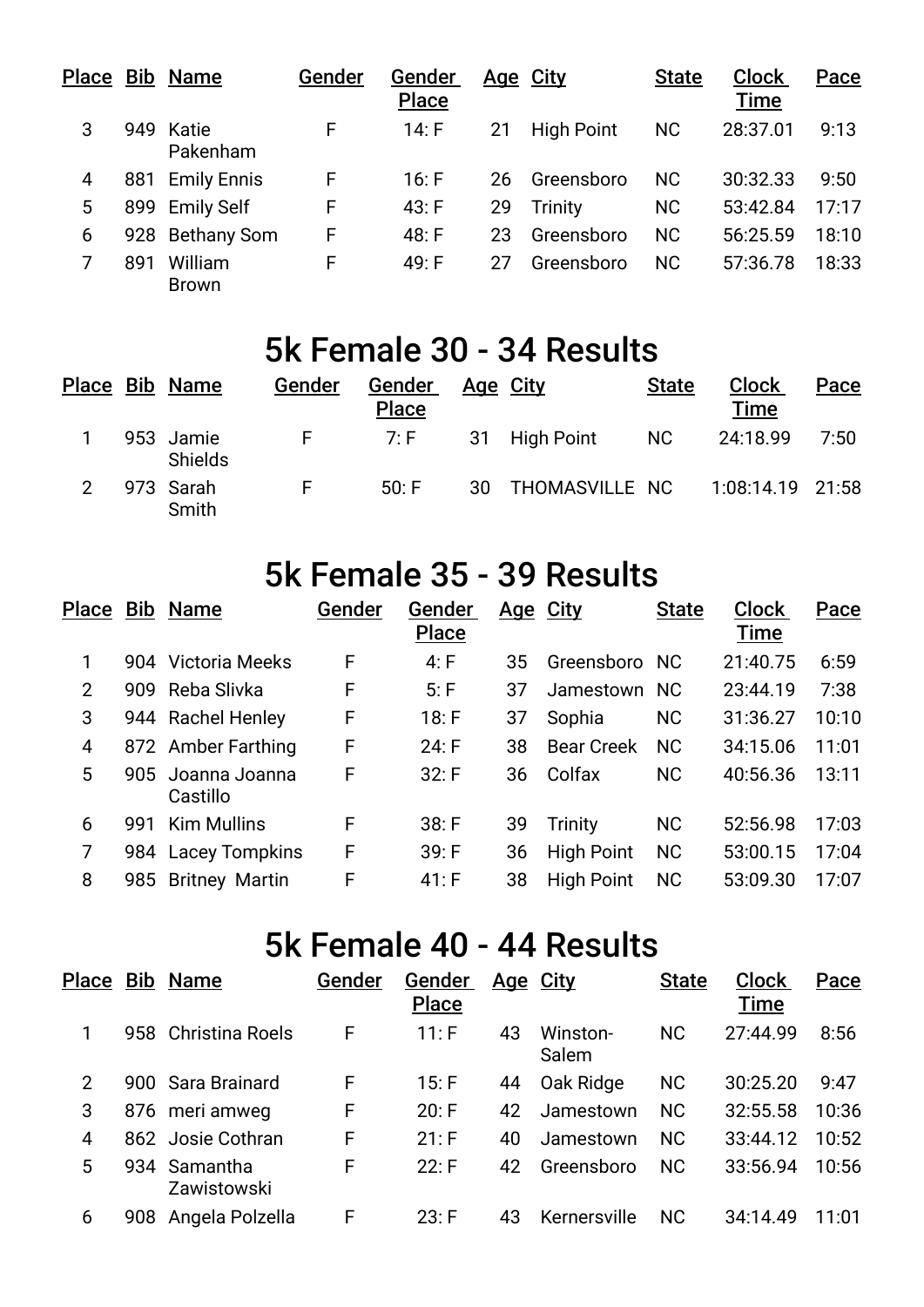| Place |     | <b>Bib Name</b>      | Gender | Gender<br><b>Place</b> |    | <u>Age City</u>   | <b>State</b> | <b>Clock</b><br><b>Time</b> | Pace  |
|-------|-----|----------------------|--------|------------------------|----|-------------------|--------------|-----------------------------|-------|
|       |     | 883 Tricia Gray      | F      | 27: F                  | 42 | <b>High Point</b> | <b>NC</b>    | 36:25.91                    | 11:44 |
| 8     | 920 | Veronica<br>Coppola  | F      | 28: F                  | 40 | <b>High Point</b> | <b>NC</b>    | 36:49.46                    | 11:51 |
| 9     | 897 | Leslie Harrison      | F      | 29: F                  | 40 | <b>High Point</b> | <b>NC</b>    | 37:01.68                    | 11:55 |
| 10    |     | 962 Amanda Troxler   | F      | 33: F                  | 43 | Gibsonville       | <b>NC</b>    | 41:41.03                    | 13:25 |
| 11    |     | 997 Sarah Mason      | F      | 36: F                  | 44 | Greensboro        | <b>NC</b>    | 44:28.50                    | 14:19 |
| 12    |     | 919 Kelly Hughes     | F      | 42: F                  | 42 | <b>Trinity</b>    | <b>NC</b>    | 53:42.50                    | 17:17 |
| 13    | 917 | <b>Amber Edwards</b> | F      | 46: F                  | 40 | Trinity           | <b>NC</b>    | 55:17.96                    | 17:48 |

#### 5k Female 45 - 49 Results

| Place |     | <b>Bib Name</b>        | Gender | Gender<br><b>Place</b> |    | <u>Age City</u> | <b>State</b> | <b>Clock</b><br><b>Time</b> | Pace  |
|-------|-----|------------------------|--------|------------------------|----|-----------------|--------------|-----------------------------|-------|
| 1     |     | 913 Amy Koontz         | F      | 6: F                   | 46 | Bermuda<br>Run  | <b>NC</b>    | 23:56.58                    | 7:42  |
| 2     |     | 946 Melanie<br>Maloney | F      | 13: F                  | 45 | Greensboro      | <b>NC</b>    | 28:05.98                    | 9:03  |
| 3     | 979 | Chris<br>Wangelin      | F      | 31: F                  | 46 | Greensboro      | <b>NC</b>    | 38:11.31                    | 12:18 |
| 4     | 963 | Donna<br>Urquhart      | F      | 34: F                  | 48 | Gibsonville     | <b>NC</b>    | 41:41.98                    | 13:25 |

#### 5k Female 50 - 54 Results

|  | Place Bib Name   | Gender Gender Place Age City |                  | <b>State Clock Time Pace</b> |  |
|--|------------------|------------------------------|------------------|------------------------------|--|
|  | 960 Tracy Lowe F | 47: F                        | 54 High Point NC | 56:05.05 18:03               |  |

## 5k Female 55 - 59 Results

|   | Place Bib Name                 | Gender | <b>Gender</b><br><b>Place</b> | <u>Age City</u> |                  | <b>State</b> | <b>Clock</b><br><b>Time</b> | Pace  |
|---|--------------------------------|--------|-------------------------------|-----------------|------------------|--------------|-----------------------------|-------|
|   | 950 Karin Pakenham             | F.     | 25: F                         |                 | 55 High Point NC |              | 34:57.20                    | 11:15 |
| 2 | 878 MICHELLE<br><b>CHATMAN</b> | F.     | 26: F                         | 59              | Gibsonville NC   |              | 35:12.89                    | 11:20 |
| 3 | 871 Lisa Kershner<br>Urbine    | F.     | 30: F                         | 57              | Jamestown NC     |              | 37:10.96                    | 11:58 |
| 4 | 906 Dawn Tompkins              | F.     | 40: F                         | 58              | Landis           | NC.          | 53:05.54                    | 17:05 |

#### 5k Female 60 - 64 Results

|  | Place Bib Name     | Gender Gender Place Age City |                 | <b>State Clock Time Pace</b> |  |
|--|--------------------|------------------------------|-----------------|------------------------------|--|
|  | 921   Laura Slivka | 35: F                        | 64 Lexington NC | 42:17.99 13:37               |  |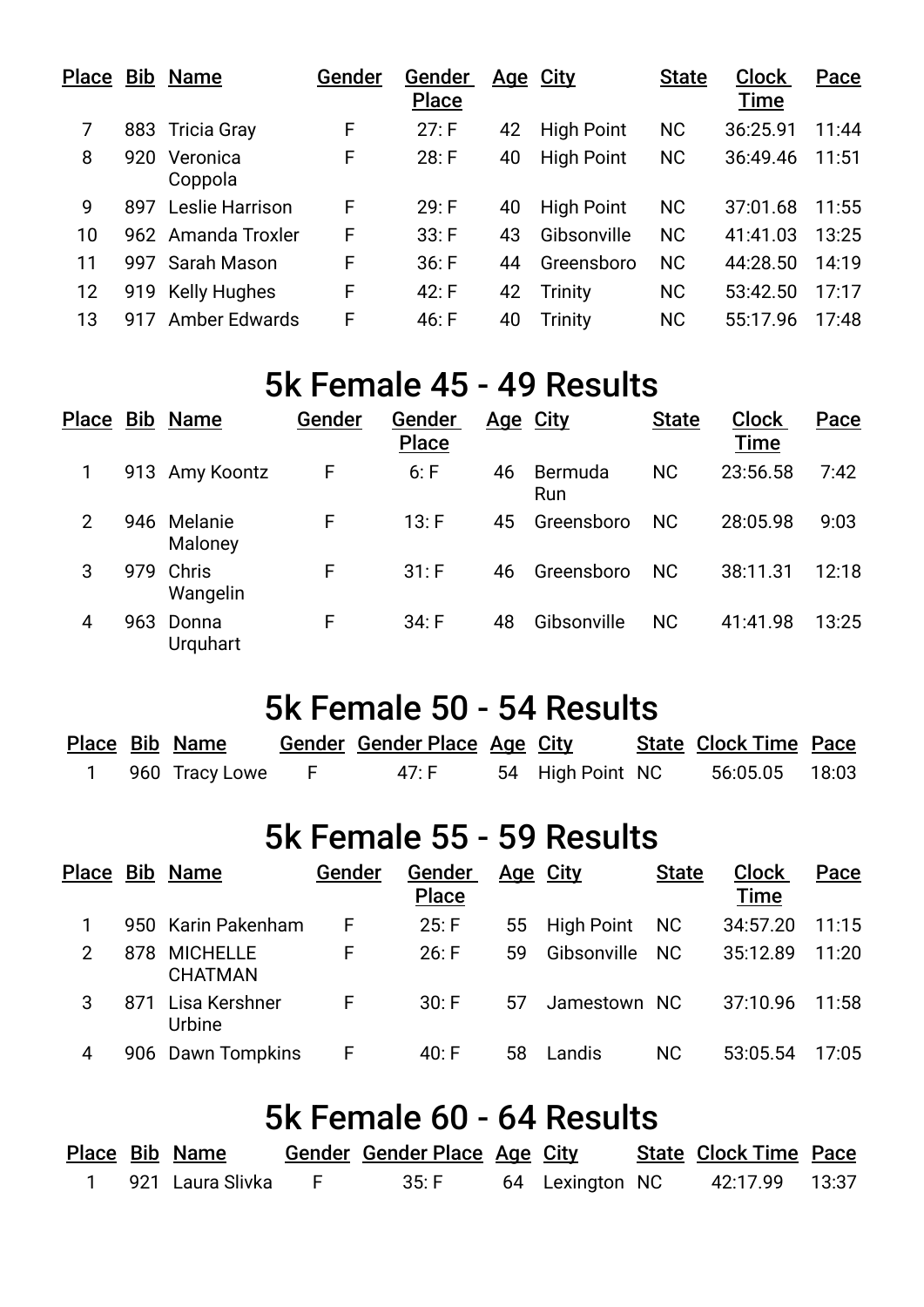## 5k Male 1 - 12 Results

| Place          |     | <b>Bib Name</b>          | Gender | Gender<br><b>Place</b> | Age City |                  | <b>State</b> | <b>Clock</b><br><b>Time</b> | Pace  |
|----------------|-----|--------------------------|--------|------------------------|----------|------------------|--------------|-----------------------------|-------|
|                |     | 959 Luke Roels           | M      | 14: M                  | 12       | Winston<br>Salem | <b>NC</b>    | 21:38.57                    | 6:58  |
| $\overline{2}$ |     | 902 Jax Brainard         | M      | 26: M                  | 11       | Oak Ridge        | <b>NC</b>    | 27:22.44                    | 8:49  |
| 3              |     | 868 Kaden<br>Harnphanich | M      | 30: M                  | 9        | Oak Ridge        | <b>NC</b>    | 28:00.94                    | 9:01  |
| 4              | 972 | <b>Tate Smith</b>        | M      | 66: M                  |          | Thomasville      | <b>NC</b>    | 1:08:17.53                  | 21:59 |

## 5k Male 13 - 14 Results

| Place | <b>Bib Name</b>           | Gender | Gender<br><b>Place</b> | Age City |                         | <b>State</b> | <b>Clock</b><br><b>Time</b> | Pace  |
|-------|---------------------------|--------|------------------------|----------|-------------------------|--------------|-----------------------------|-------|
|       | 989 Kaydnn Ray            | M      | 12: M                  | 14       | <b>Browns</b><br>Summit | <b>NC</b>    | 21:26.04                    | 6:54  |
| 2     | 915 Gavin Emms            | М      | 18: M                  | 13       | <b>High Point</b>       | <b>NC</b>    | 25:19.89                    | 8:09  |
| 3     | 990 Kayleb Ray            | M      | 41: M                  | 13       | <b>Browns</b><br>Summit | <b>NC</b>    | 32:11.00                    | 10:22 |
| 4     | 935 Skylar<br>Zawistowski | M      | 46: M                  | 14       | Greensboro              | NC.          | 33:57.05                    | 10:56 |

## 5k Male 15 - 16 Results

|  | Place Bib Name       | Gender | Gender<br><b>Place</b> | Age City         | <b>State</b> | <b>Clock</b><br>Time | Pace |
|--|----------------------|--------|------------------------|------------------|--------------|----------------------|------|
|  | 889 Isaac<br>Stewart | M      | 9: M                   | 16 Greensboro NC |              | 21:12.70             | 6:50 |

#### 5k Male 17 - 18 Results

|  | Place Bib Name     | Gender | Gender<br><b>Place</b> | Age City |                  | <b>State</b> | <b>Clock</b><br><b>Time</b> | Pace |
|--|--------------------|--------|------------------------|----------|------------------|--------------|-----------------------------|------|
|  | 930 Ransom<br>Cope | М      | 27: M                  |          | 18 Greensboro NC |              | 27:25.26                    | 8:50 |

### 5k Male 19 - 29 Results

|   |     | Place Bib Name            | Gender | Gender<br><b>Place</b> |    | <u>Age City</u>  | <b>State</b>   | <b>Clock</b><br><b>Time</b> | Pace |
|---|-----|---------------------------|--------|------------------------|----|------------------|----------------|-----------------------------|------|
|   | 947 | Benjamin<br><b>Baxter</b> | M      | 4: M                   | 22 | Greensboro       | N <sub>C</sub> | 18:21.02                    | 5:54 |
| 2 |     | 855 Luke<br>Sumerford     | М      | 5: M                   | 26 | Greensboro       | N <sub>C</sub> | 18:40.72                    | 6:01 |
| 3 |     | 976 Daniel Tilley         | M      | 6: M                   | 27 | Winston<br>Salem | <b>NC</b>      | 18:54.49                    | 6:05 |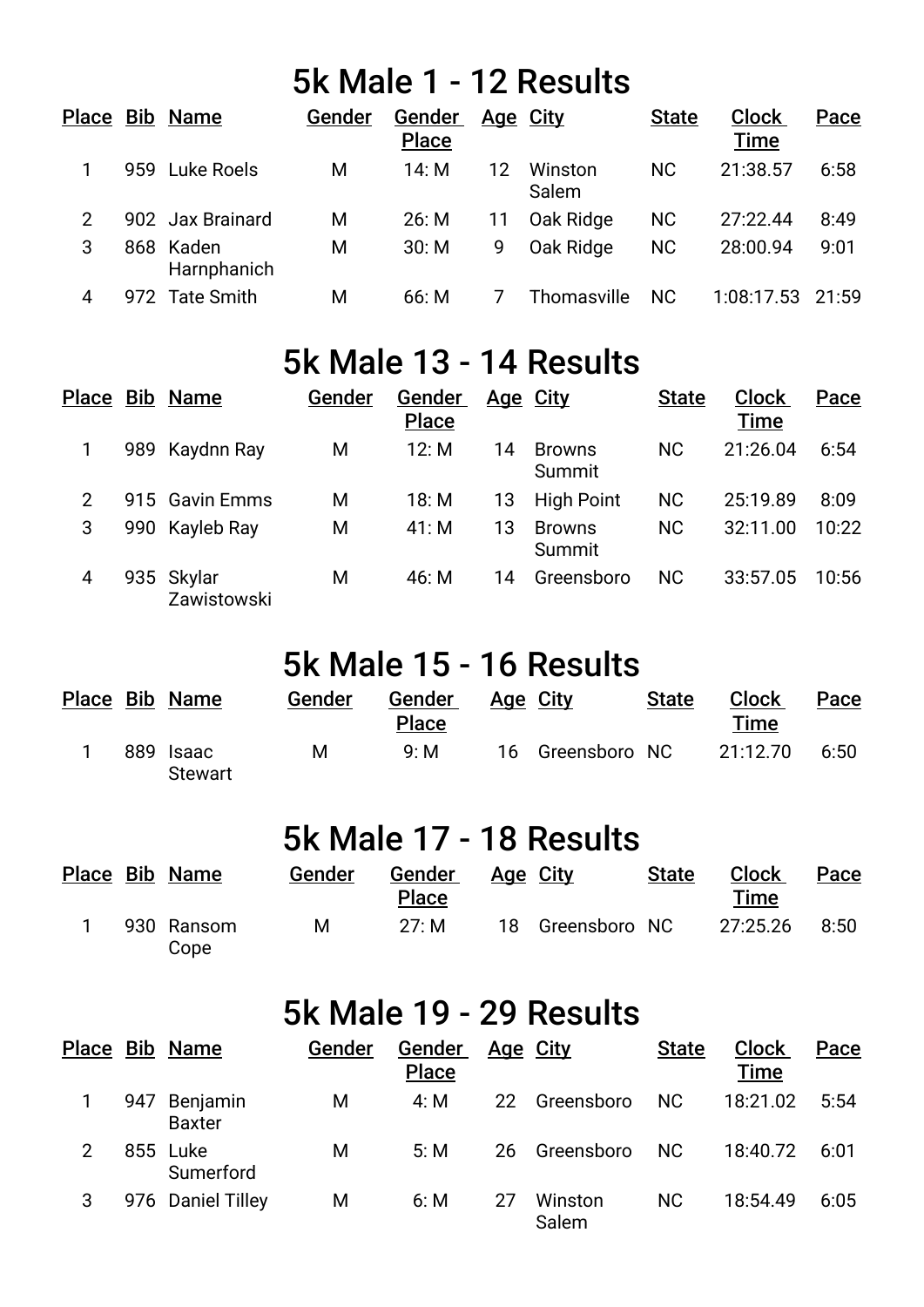|                |     | Plac <u>e Bib</u> Name     | Gender | Gender<br><b>Place</b> |    | Age City          | <b>State</b> | <b>Clock</b><br><b>Time</b> | Pace  |
|----------------|-----|----------------------------|--------|------------------------|----|-------------------|--------------|-----------------------------|-------|
| $\overline{4}$ | 893 | <b>Noah Clouser</b>        | M      | 10: M                  | 19 | Jamestown         | <b>NC</b>    | 21:16.09                    | 6:51  |
| 5              | 931 | Jose Almanza               | M      | 24: M                  | 20 | <b>High Point</b> | <b>NC</b>    | 26:54.03                    | 8:40  |
| 6              | 966 | <b>Nicholas</b><br>Lorenzo | M      | 25: M                  | 25 | Greensboro        | <b>NC</b>    | 27:14.73                    | 8:46  |
| $\overline{7}$ | 975 | Matthew<br>Anderson        | M      | 32: M                  | 22 | Greensboro        | <b>NC</b>    | 28:45.22                    | 9:15  |
| 8              | 940 | Eric Floyd                 | M      | 34: M                  | 25 | <b>High Point</b> | <b>NC</b>    | 29:19.36                    | 9:26  |
| 9              | 981 | Joshua Weiss               | M      | 43: M                  | 24 | Greensboro        | <b>NC</b>    | 33:00.81                    | 10:38 |
| 10             | 926 | Kaz Chhan-<br>Kong         | M      | 47: M                  | 19 | <b>High Point</b> | <b>NC</b>    | 37:45.04                    | 12:09 |
| 11             | 924 | Ivan Rivas-<br>Saenz       | M      | 51: M                  | 23 | Greensboro        | <b>NC</b>    | 44:46.59                    | 14:25 |
| 12             | 929 | Jeronimo Cruz-<br>Reyes    | M      | 52: M                  | 19 | Greensboro        | <b>NC</b>    | 44:47.18                    | 14:25 |
| 13             | 932 | <b>Ethan Fields</b>        | M      | 58: M                  | 27 | Greensboro        | <b>NC</b>    | 50:59.48                    | 16:25 |
| 14             | 927 | <b>Garrett Taylor</b>      | M      | 62: M                  | 28 | Eden              | <b>NC</b>    | 56:25.26                    | 18:10 |
| 15             | 936 | Michael<br>Turbyfill       | M      | 63: M                  | 21 | Greensboro        | <b>NC</b>    | 56:25.83                    | 18:10 |

## 5k Male 30 - 34 Results

| Place          |     | <b>Bib Name</b>    | Gender | <u>Gender</u><br><b>Place</b> |    | <u>Age City</u>   | <b>State</b> | <b>Clock</b><br>Time | Pace  |
|----------------|-----|--------------------|--------|-------------------------------|----|-------------------|--------------|----------------------|-------|
| 1              | 952 | Chris<br>Charles   | M      | 7: M                          | 32 | <b>High Point</b> | <b>NC</b>    | 19:18.73             | 6:13  |
| $\overline{2}$ | 954 | <b>Seth Barber</b> | M      | 15: M                         | 32 | <b>High Point</b> | <b>NC</b>    | 21:39.24             | 6:58  |
| 3              | 860 | Joshua<br>Dowdy    | M      | 28: M                         | 30 | Winston<br>Salem  | <b>NC</b>    | 27:34.85             | 8:53  |
| 4              | 980 | Erik<br>Anderson   | M      | 48: M                         | 32 | Asheboro          | <b>NC</b>    | 39:01.81             | 12:34 |
| 5              | 898 | Jeremy Self        | M      | 53: M                         | 33 | <b>Trinity</b>    | <b>NC</b>    | 44:48.63             | 14:25 |
| 6              | 970 | William<br>Smith   | M      | 65: M                         | 33 | Thomasville       | <b>NC</b>    | 1:08:15.98           | 21:58 |

## 5k Male 35 - 39 Results

|   | Place Bib Name         | Gender | Gender<br><b>Place</b> |     | <u>Age City</u> | <b>State</b> | <b>Clock</b><br><b>Time</b> | Pace  |
|---|------------------------|--------|------------------------|-----|-----------------|--------------|-----------------------------|-------|
|   | 894 Adrien<br>Harrison | M      | 21: M                  | 38  | High Point      | NC.          | 25:57.75                    | 8:21  |
|   | 875 mike valle         | M      | 22: M                  | 39  | Jamestown NC    |              | 26:24.10                    | 8:30  |
|   | 982 Jeremy Seay        | M      | 35: M                  | 35  | Asheboro        | <b>NC</b>    | 30:42.64                    | 9:53  |
| 4 | 863 Matt Cothran       | M      | 45: M                  | 39. | Jamestown       | - NC         | 33:44.24                    | 10:52 |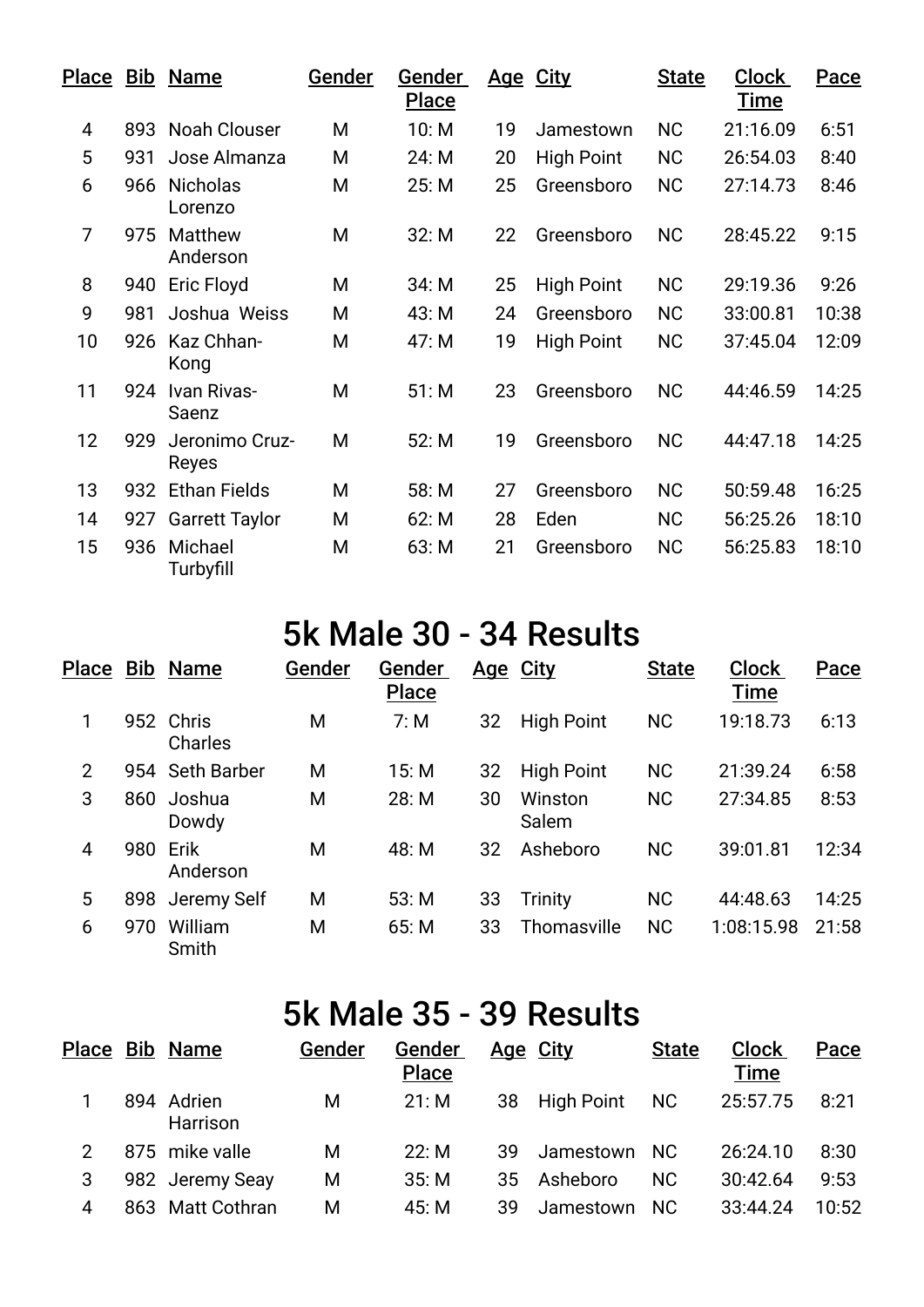|   |     | Place Bib Name          | Gender | Gender<br><b>Place</b> |    | Age City          | <b>State</b> | <b>Clock</b><br><b>Time</b> | Pace  |
|---|-----|-------------------------|--------|------------------------|----|-------------------|--------------|-----------------------------|-------|
| 5 |     | 854 Daniel Cline        | M      | 49: M                  | 37 | Jamestown         | <b>NC</b>    | 39:18.04                    | 12:39 |
| 6 |     | 995 JOHN DOE            | M      | 55: M                  | 38 | <b>High Point</b> | <b>NC</b>    | 45:48.21                    | 14:45 |
|   |     | 866 Matthew<br>LeClaire | M      | 56: M                  | 35 | Walnut<br>Cove    | <b>NC</b>    | 48:56.39                    | 15:45 |
| 8 |     | 996 Ellie Dunia         | M      | 57: M                  | 35 | <b>High Point</b> | <b>NC</b>    | 49:08.13                    | 15:49 |
| 9 | 941 | <b>Greg Mullins</b>     | M      | 59: M                  | 39 | <b>Trinity</b>    | <b>NC</b>    | 53:12.89                    | 17:08 |

# 5k Male 40 - 44 Results

| <b>Place</b>   |     | <b>Bib Name</b>               | Gender | Gender<br><b>Place</b> |    | Age City          | <b>State</b> | <b>Clock</b><br>Time | Pace  |
|----------------|-----|-------------------------------|--------|------------------------|----|-------------------|--------------|----------------------|-------|
| 1              |     | 948 Art Herns                 | М      | 11: M                  | 43 | Winston<br>Salem  | <b>NC</b>    | 21:17.79             | 6:51  |
| $\overline{2}$ | 887 | Clint Stewart                 | M      | 20: M                  | 44 | Greensboro        | <b>NC</b>    | 25:44.57             | 8:17  |
| 3              |     | 882 Richard Gray              | M      | 23: M                  | 44 | <b>High Point</b> | <b>NC</b>    | 26:34.76             | 8:33  |
| 4              |     | 943 Gavin Moye                | M      | 29: M                  | 40 | Winston<br>Salem  | <b>NC</b>    | 27:54.14             | 8:59  |
| 5              | 957 | <b>Philip Roels</b>           | M      | 33: M                  | 44 | Winston<br>Salem  | <b>NC</b>    | 28:48.66             | 9:16  |
| 6              | 914 | Robert<br>Emms                | М      | 44: M                  | 43 | <b>High Point</b> | <b>NC</b>    | 33:27.47             | 10:46 |
| 7              | 923 | <b>Trampus</b><br>Dowdle      | M      | 54: M                  | 40 | <b>GREENSBORO</b> | <b>NC</b>    | 45:17.91             | 14:35 |
| 8              | 869 | <b>SHAUN</b><br><b>CURTIS</b> | М      | 60: M                  | 44 | <b>HIGH POINT</b> | <b>NC</b>    | 54:25.87             | 17:31 |

## 5k Male 45 - 49 Results

| Place          |     | <b>Bib Name</b>          | Gender | Gender<br><b>Place</b> | Age City |                         | <b>State</b> | <b>Clock</b><br>Time | Pace  |
|----------------|-----|--------------------------|--------|------------------------|----------|-------------------------|--------------|----------------------|-------|
|                |     | 912 John Koontz          | Μ      | 17: $M$                | 49       | Bermuda<br>Run          | <b>NC</b>    | 22:28.50             | 7:14  |
| $\overline{2}$ |     | 974 Pete Farneti         | M      | 38: M                  | 47       | Greensboro              | <b>NC</b>    | 31:23.69             | 10:06 |
| 3              |     | 988 Casey Ray            | М      | 40: M                  | 45       | <b>Browns</b><br>Summit | <b>NC</b>    | 31:47.13             | 10:14 |
| 4              | 867 | Thongchai<br>Harnphanich | Μ      | 42: M                  | 49       | Oak Ridge               | <b>NC</b>    | 32:31.54             | 10:28 |

## 5k Male 50 - 54 Results

|   | Place Bib Name   | Gender | Gender<br><b>Place</b> | Age City         | <b>State</b> | <b>Clock</b><br>Time | Pace |
|---|------------------|--------|------------------------|------------------|--------------|----------------------|------|
|   | 987 Mark Jellous | м      | 8: M                   | 52 High Point NC |              | 19:24.09             | 6:15 |
| 2 | 853 Kerry Urbine | M      | 19: M                  | 51 Jamestown NC  |              | 25:30.82             | 8:13 |